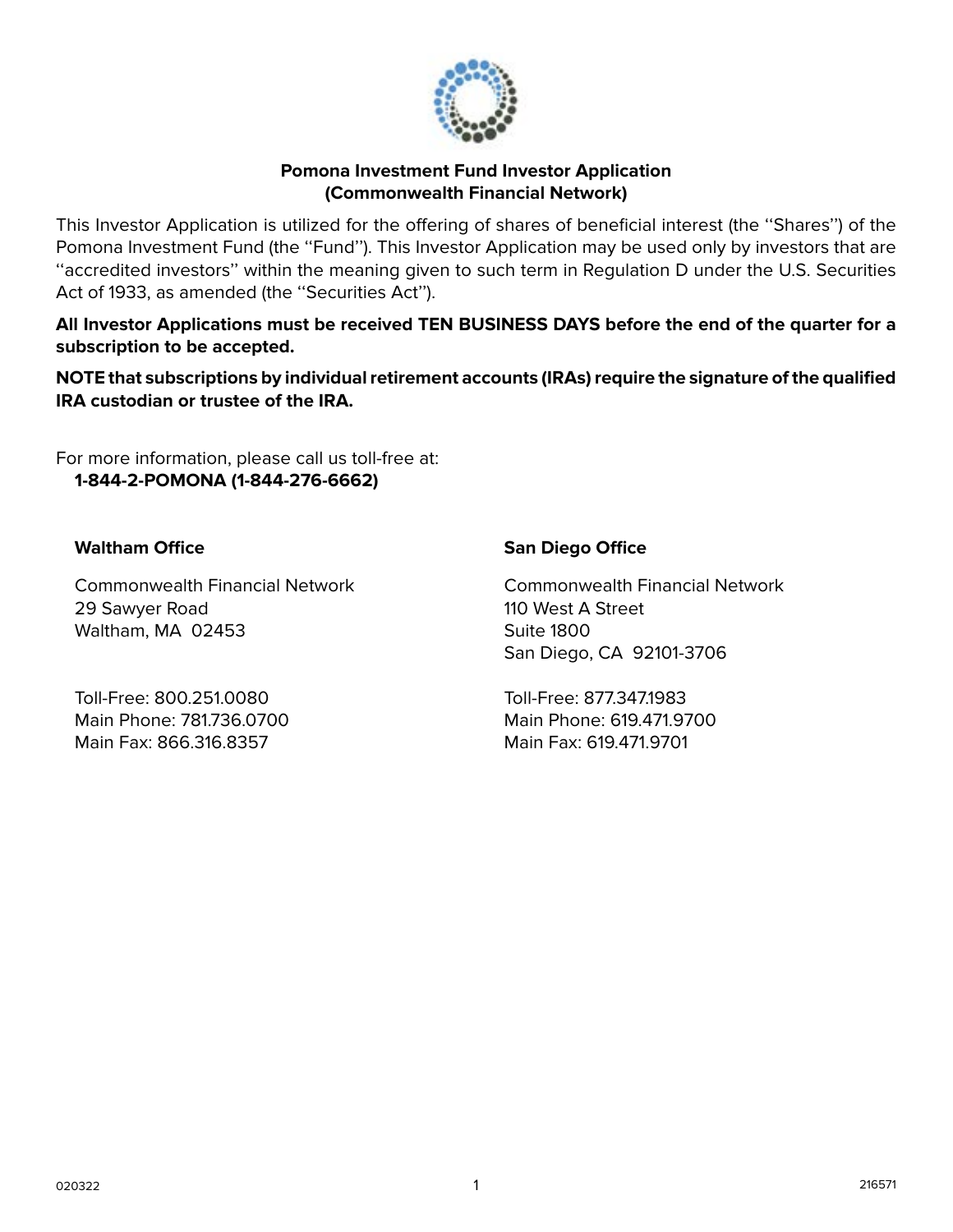#### **Acknowledgment**

- A. I agree to become a shareholder of the Fund and in connection therewith subscribe for and agree to purchase Shares of the Fund on the terms provided for herein, in the Prospectus, the Statement of Additional Information, the Agreement and Declaration of Trust, and the By-Laws (collectively, the ''Fund Agreements'') and in the Privacy Policy of the Fund in which I am investing and agree to be bound by their terms and conditions. I certify that I have the authority and legal capacity to make this purchase and that I am of legal age in my state of residence.
- B. I authorize the Fund and its agents to act upon instructions (by phone, in writing or other means) believed to be genuine and in accordance with the procedures described in the Prospectus for this account. I agree that neither the Fund nor the transfer agent will be liable for any loss, cost or expense for acting on such instructions.
- C. I am aware that an investment in the Fund involves substantial risks and have determined that a subscription is a suitable investment for me and that, at this time, I can bear a complete loss of my entire investment therein.
- D. I understand that under the Fund Agreements, shareholders cannot withdraw from the Fund and Shares cannot be transferred, except as provided in the Fund Agreements. I understand that liquidity will generally only be available through periodic tender offers by the Fund, that the Fund is under no legal obligation to conduct any such tender offers. Consequently, I acknowledge that I am aware that I may have to bear the economic risk of investment in the Fund indefinitely.
- E. I will acquire Shares of the Fund for my own account for investment purposes only, and not with a view to or for the re-sale, distribution or fractionalization thereof, in whole or in part. I agree not to offer, sell, transfer, pledge, hypothecate or otherwise dispose of, directly or indirectly, all or any number of the Shares or any interest therein, except in accordance with the terms and provisions of the Fund Agreements and applicable law.
- F. I certify that I am not a Foreign Financial Institution as defined in the U.S.A. Patriot Act.
- G.
- 1. I certify that if I am a Fiduciary executing this investor certification on behalf of an employee benefit plan as defined in Section 3(3) of the United States Employee Retirement Income Security Act of 1974, as amended (''ERISA''), that is subject to ERISA (a ''Plan''), I represent and warrant that Pomona Management LLC (the ''Investment Manager''), and its affiliates have not acted as a Fiduciary under ERISA with respect to the purchase, holding or disposition of Shares, and that no advice provided by the Investment Manager or any of its affiliates has formed a basis for any

investment decision by the Plan or me in connection with such purchase, holding or disposition.

- 2. I further represent and warrant that the investment by the Plan in the Fund is prudent for the Plan (taking into account any applicable liquidity and diversification requirements of ERISA), and that the investment in the Fund is permitted under ERISA, the Internal Revenue Code, other applicable law and the governing plan documents of the Plan.
- 3. I further represent and warrant that the Plan's purchase of the Shares does not, and will not (to the best of the Plan's knowledge and assuming compliance by the Fund with its governing agreements), result in a non-exempt prohibited transaction under Section 406 of ERISA or Section 4975 of the Internal Revenue Code (or in the case of any governmental plan or other plan that is not subject to the foregoing-referenced Section 406 or Section 4975, any Federal, state or local law that is substantially similar thereto).
- H. In connection with the Fund's efforts to comply with applicable laws concerning money laundering and related activities, I represent, warrant and agree that to the best of my knowledge based upon reasonable diligence and investigation:
	- 1. I am not (nor is any person or entity controlled by, controlling or under common control with me, or any of my beneficial owners) any of the following:
		- a. A person or entity listed in the Annex to Executive Order 13224 (2001) issued by the President of the United States, which is posted on the website of the U.S. Department of Treasury (http://www.treas. gov).
		- b. Named on the List of Specially Designated Nationals and Blocked Persons maintained by the U.S. Office of Foreign Assets Control (OFAC), which is posted on the website of the U.S. Department of Treasury (http://www.treas.gov) under ''OFAC/SDN List.''
		- c. A person or entity resident in, or whose subscription funds are transferred from or through an account in, a foreign country or territory that has been designated as a ''Non-Cooperative Jurisdiction'' by the Financial Action Task Force.
		- d. A person or entity resident in, or in the case of an entity organized or chartered under the laws of, a jurisdiction that has been designated by the Secretary of the U.S. Treasury under Sections 311 or 312 of the U.S.A. Patriot Act, and the regulations promulgated thereunder as warranting special measures due to money laundering concerns. For updates, see the website of the U.S. Department of Treasury (http://www.treas.gov).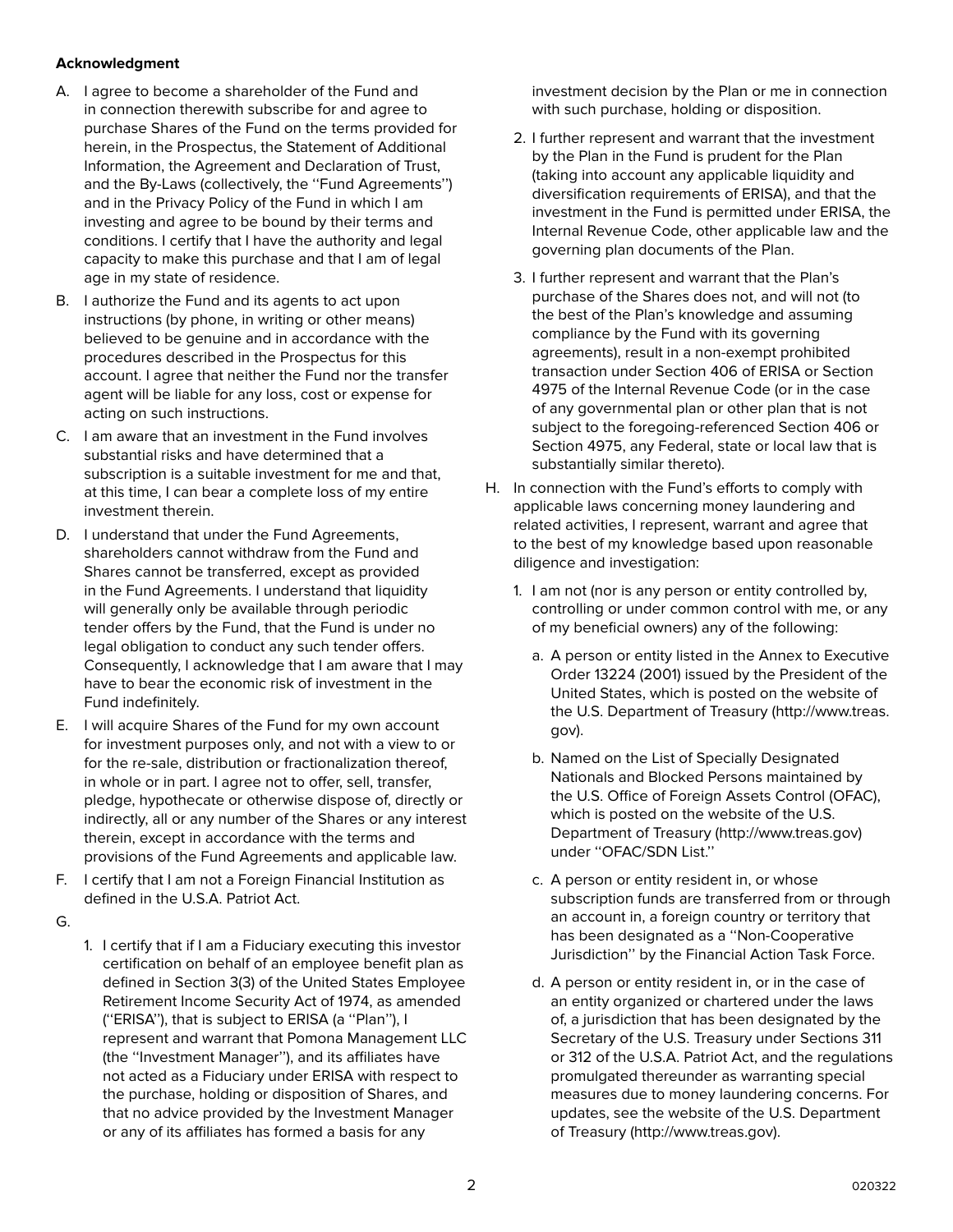- e. A foreign shell bank (See U.S.A. Patriot Act and related regulations for definition).
- f. A senior foreign political Figure. This restriction on senior foreign political Figures also applies to any immediate family member of such Figure or close associate of such Figure (See U.S.A. Patriot Act and related regulations for definition).
- 2. No consideration that I have contributed or will contribute to the Fund:
	- a. Shall originate from, nor will it be routed through, a foreign shell bank or a bank organized or chartered under the laws of a Non-Cooperative Jurisdiction.
	- b. Has been or shall be derived from, or Related to, any activity that is deemed criminal under U.S. law.
	- c. Shall cause the Fund or the Investment Manager to be in violation of the U.S. Bank Secrecy Act and all other federal anti-money laundering regulations.
- 3. I understand and agree that if at any time it is discovered that any of the representations in this Section H are incorrect, or if otherwise required by applicable law related to money laundering and similar activities, the Investment Manager, in its sole discretion and notwithstanding anything to the contrary in the Fund's Fund Agreements, as they may be amended or modified from time to time, undertake appropriate actions to ensure compliance with applicable law, including but not limited to freezing, segregating or redeeming my subscription in the Fund.
- 4. I further understand that the Fund or the Investment Manager may release confidential information about me and, if applicable, any underlying beneficial ownership, to proper authorities if the Fund or the Investment Manager, in its sole discretion, determines that it is in the best interests of the Fund in light of applicable law concerning money laundering and similar activities.
- 5. I agree to provide to the Fund any additional information that the Fund deems necessary or appropriate to ensure compliance with all applicable laws concerning money laundering and similar activities. I shall promptly notify the Fund if any of the representations in this Section H cease to be true and accurate. I agree to call the Fund if I need more information about Section H or if I am unsure whether any of the categories apply to me.
- I. I understand that the Fund and its affiliates are relying on the certification and agreements made herein in determining my qualification and suitability as an investor in the Fund. I understand that an investment in the Fund is not appropriate for, and may not be acquired by, any person who cannot make this certification,

and, to the extent permitted by applicable law, agree to indemnify the Fund, the Investment Manager and its affiliates, and their respective directors, trustees, managers, members, shareholders, partners, officers, and employees and hold each of them harmless from any liability that they may incur as a result of this certification being untrue in any respect.

- J. The representations, warranties, agreements, undertakings and acknowledgments made by me in this Investor Application are made with the intent that they be relied upon by the Fund in determining my suitability as an investor in the Fund, and shall survive my investment. I agree to provide, if requested, any additional information that may reasonably be required to determine eligibility to invest in the Fund or to enable the Fund to determine the Fund's compliance with applicable regulatory requirements or tax status. In addition, I undertake to notify the Fund immediately of any change with respect to any of the information or representations made herein and to provide the Fund with such further information as the Fund may reasonably require.
- K. I acknowledge that this Investor Application shall be governed by and construed and enforced in accordance with the laws of the State of Delaware with all rights being governed by Delaware law without regard to any applicable rules relating to conflicts of laws.
- L. I acknowledge that the Fund has elected the Average Cost Basis method for my shares and that I have no right to alter this election.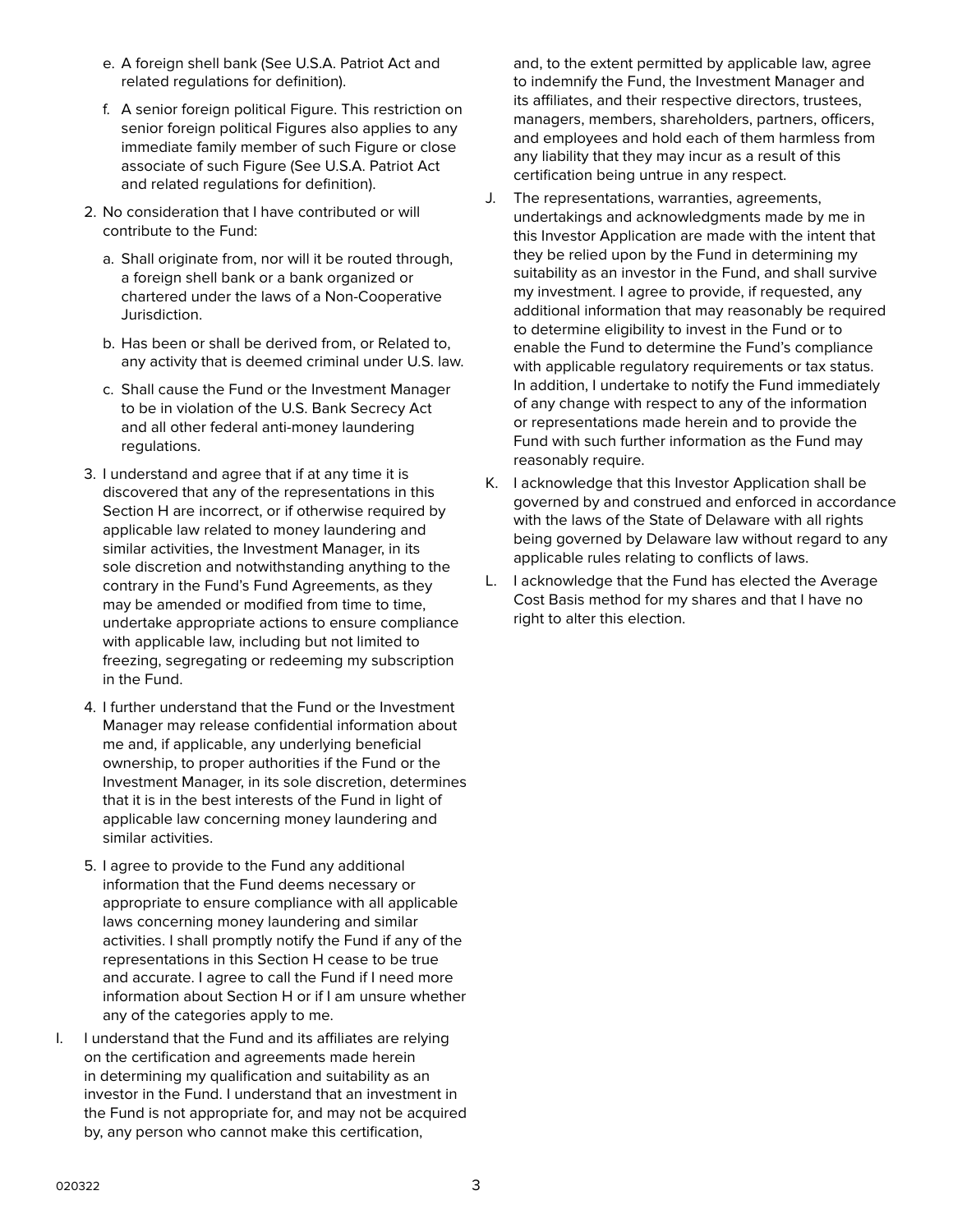#### **Pomona Investment Fund Subscription Document**

The Fund accepts investments from individuals or entities with a U.S. Social Security Number or Taxpayer Identification Number. Please note that the value of your account may be transferred to the appropriate state if no activity occurs in the account within the time period specified by state law.

| Initial Investment                                                                                                                                                                                                                                                          | Subsequent Investment                                                                                                                                                               | (Please complete Sections 1, 2, 5, 7, 8 and 9 only<br>unless changes to other Sections are needed) |                                                                   |
|-----------------------------------------------------------------------------------------------------------------------------------------------------------------------------------------------------------------------------------------------------------------------------|-------------------------------------------------------------------------------------------------------------------------------------------------------------------------------------|----------------------------------------------------------------------------------------------------|-------------------------------------------------------------------|
| Investment Instructions (Initial Investment minimum is \$25,000 and subsequent investment minimum is \$10,000)<br>1.                                                                                                                                                        |                                                                                                                                                                                     |                                                                                                    |                                                                   |
| \$                                                                                                                                                                                                                                                                          | Class A Shares subscription amount                                                                                                                                                  |                                                                                                    |                                                                   |
| $\overline{\phantom{a}}$ YES<br>Sales Load: L<br>$\_$ NO                                                                                                                                                                                                                    | %<br>Amount                                                                                                                                                                         |                                                                                                    |                                                                   |
| The Investor acknowledges that a sales load of up to 3.0% of the Subscription Amount specified above may be charged by the Sales Agent<br>in connection with this investment and that only the net amount, after deduction of the sales load, will be invested in the Fund. |                                                                                                                                                                                     |                                                                                                    |                                                                   |
| \$                                                                                                                                                                                                                                                                          | Class I Shares subscription amount (only available on PPS)                                                                                                                          |                                                                                                    |                                                                   |
| 2. Account Registration (check only one type below; may not be a minor)                                                                                                                                                                                                     |                                                                                                                                                                                     |                                                                                                    |                                                                   |
| Joint*<br>Individual                                                                                                                                                                                                                                                        | Individual Retirement Account (IRA)                                                                                                                                                 |                                                                                                    |                                                                   |
|                                                                                                                                                                                                                                                                             |                                                                                                                                                                                     |                                                                                                    |                                                                   |
| Owner's Name (first, middle, last)                                                                                                                                                                                                                                          |                                                                                                                                                                                     | Social Security Number                                                                             | Date of Birth                                                     |
|                                                                                                                                                                                                                                                                             |                                                                                                                                                                                     |                                                                                                    |                                                                   |
| Joint Owner's Name (first, middle, last)<br>* Joint tenants with rights of survivorship, unless otherwise noted.                                                                                                                                                            |                                                                                                                                                                                     | Social Security Number                                                                             | Date of Birth                                                     |
| C-Corporation<br>Trust                                                                                                                                                                                                                                                      | S-Corporation                                                                                                                                                                       | Partnership                                                                                        | Government                                                        |
| Other Entity:                                                                                                                                                                                                                                                               |                                                                                                                                                                                     |                                                                                                    |                                                                   |
| LLC Classified for tax purposes by one of the following:                                                                                                                                                                                                                    |                                                                                                                                                                                     |                                                                                                    | NOTES: Entity certification form required for all entities. Trust |
| $\Box$ C-Corporation<br>Partnership                                                                                                                                                                                                                                         | $\Box$ S-Corporation                                                                                                                                                                | instrument or other organizational documentation required.                                         |                                                                   |
|                                                                                                                                                                                                                                                                             |                                                                                                                                                                                     |                                                                                                    |                                                                   |
| <b>Entity Name</b>                                                                                                                                                                                                                                                          |                                                                                                                                                                                     | <b>Tax Identification Number</b>                                                                   | Date of Trust (if applicable)                                     |
|                                                                                                                                                                                                                                                                             |                                                                                                                                                                                     |                                                                                                    |                                                                   |
| Trustee (if applicable)                                                                                                                                                                                                                                                     |                                                                                                                                                                                     | <b>Social Security Number</b>                                                                      | Date of Birth (if applicable)                                     |
|                                                                                                                                                                                                                                                                             |                                                                                                                                                                                     |                                                                                                    |                                                                   |
| Additional Trustee (if applicable)                                                                                                                                                                                                                                          |                                                                                                                                                                                     | <b>Social Security Number</b>                                                                      | Date of Birth (if applicable)                                     |
| <b>Check if appropriate:</b>                                                                                                                                                                                                                                                | I am an exempt recipient as defined under U.S. federal income tax regulations<br>(e.g., C-Corporation, financial institution, registered broker-dealer, or tax-exempt organization. |                                                                                                    |                                                                   |
| <b>Exempt Payee Code:</b>                                                                                                                                                                                                                                                   | (see IRS Form W-9 for a list of exempt payee codes)                                                                                                                                 |                                                                                                    |                                                                   |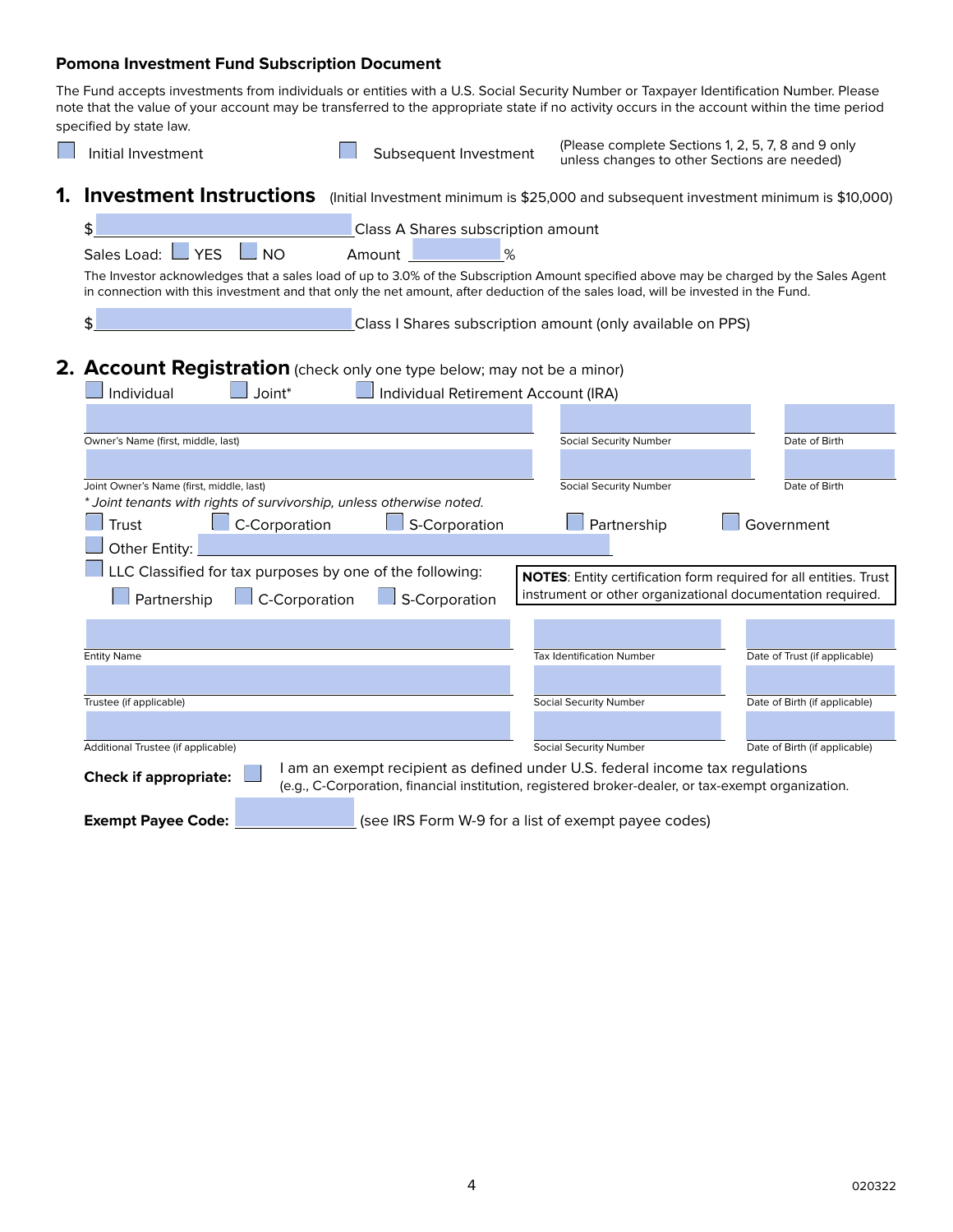## **3. Mailing Address and Other Contact Information**

(Investor Applications will only be accepted if they contain a U.S. street address.)

| Street Address (If PO Box, please indicate the residential/street address below.)                                           |                          |     |
|-----------------------------------------------------------------------------------------------------------------------------|--------------------------|-----|
|                                                                                                                             |                          |     |
| City                                                                                                                        | State                    | ZIP |
|                                                                                                                             |                          |     |
| Daytime Telephone                                                                                                           | <b>Evening Telephone</b> |     |
|                                                                                                                             |                          |     |
| E-mail Address*                                                                                                             | Fax Number               |     |
| Additional Address or <b>La</b> Residential/Street Address Send copies of confirmations and statements for this account to: |                          |     |
|                                                                                                                             |                          |     |
| Name                                                                                                                        |                          |     |
|                                                                                                                             |                          |     |

Please note that by providing an e-mail address, you are consenting to electronic delivery of Fund documentation if and when it becomes available. Your selection applies to any periodic reports and all other account-related documents that the Fund will send to you. Many of the documents will contain confidential information that is specific to your private financial matters. Regardless of the delivery method you select, the Fund will take reasonable precautions to ensure the integrity, confidentiality and security of the documents, but will not be liable for any interception.

Street Address City State Zip

Please note that you will first receive a hard copy trade confirmation with your account number which you will need to register your account on-line for electronic delivery. Once you register, the Fund will deliver a document to you by sending you an e-mail that contains a link to the document. Such selection will remain in effect as long as you maintain an investment with the Fund or until you notify the Fund of a change. The Fund does not impose any additional charge for electronic delivery, but you may incur charges from your Internet service provider and your telephone company or other Internet access provider. In addition, there are risks, such as systems outages, that are associated with electronic delivery.

#### **4.Custodian Information** (must be completed for IRA and custodied taxable accounts)

| Name                  |      | Custodian Tax ID |       |     |
|-----------------------|------|------------------|-------|-----|
|                       |      |                  |       |     |
| <b>Street Address</b> | City |                  | State | Zip |
| Phone Number          |      |                  |       |     |

# **5. Financial Advisor Information\*** (must be completed)

| Advisory Firm or Financial Institution Name | Investor Account Number at Firm     |       |                             |
|---------------------------------------------|-------------------------------------|-------|-----------------------------|
|                                             |                                     |       |                             |
| <b>Mailing Address (Branch)</b>             |                                     |       |                             |
|                                             |                                     |       |                             |
| City                                        | State                               | ZIP   |                             |
|                                             |                                     |       |                             |
| Phone Number                                | Firm CRD # / IARD # (if applicable) |       |                             |
|                                             |                                     |       |                             |
| Rep Name                                    | Rep Phone Number                    |       | Rep ID # / Rep CRD / IARD # |
|                                             |                                     |       |                             |
| <b>Rep Address</b>                          | City                                | State | Zip                         |
|                                             |                                     |       |                             |
| <b>Rep Email Address</b>                    |                                     |       |                             |

 \* Prospective investors are advised and hereby acknowledge that the Investment Manager and/or its respective affiliates may pay ongoing consideration to intermediaries in connection with the offering and sale of Shares and/or ongoing services provided by such parties in connection therewith.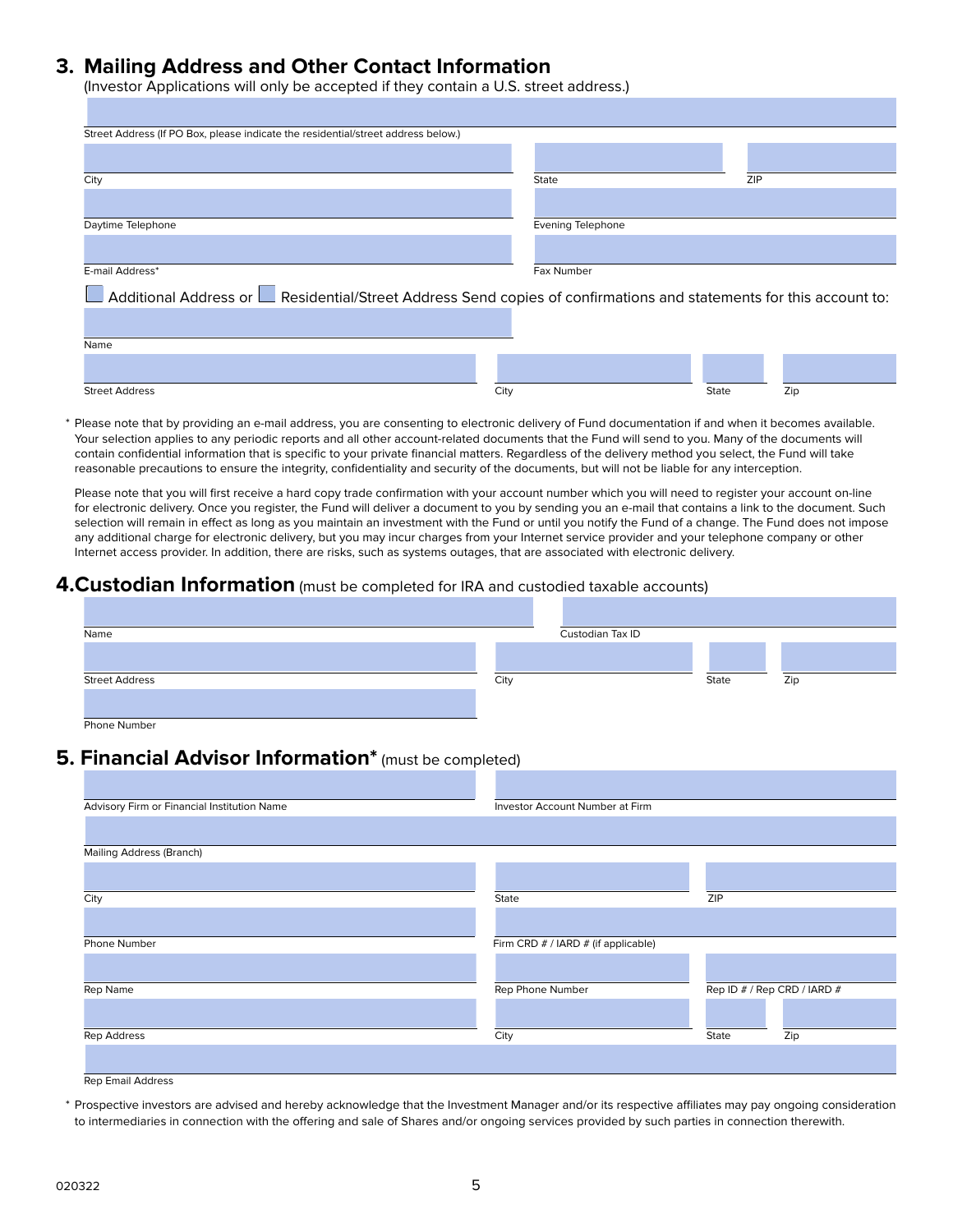# **6. Distribution Instructions** (Reinvestment required for IRAs.)

All distributions will be reinvested unless the following box is checked:  $\|$ 

### **7. Accredited Investor Status** (must be completed)

I certify that I am an ''accredited investor'' at the time of my investment in the Fund because I satisfy one or more of the categories of qualified client listed below.

The subscriber is: (initial in corresponding boxes provided below)



A natural person who individually or together with a spouse or spousal equivalent (i.e. a cohabitant occupying a relationship generally equivalent to that of a spouse) has a ''net worth'' in excess of \$1.0 million. For purposes of determining net worth,

- i. the person's primary residence shall not be included as an asset;
- ii. indebtedness that is secured by the person's primary residence, up to the estimated fair market value of the primary residence at the time of the proposed subscription date, shall not be included as a liability (except that if the amount of such indebtedness outstanding at the proposed subscription date exceeds the amount outstanding 60 days before such date, other than as a result of the acquisition of the primary residence, the amount of such excess shall be included as a liability); and
- iii. indebtedness that is secured by the person's primary residence in excess of the estimated fair market value of the primary residence at the proposed subscription date shall be included as a liability;

A natural person who had a gross individual gross income in excess of \$200,000 (or joint income together with a spouse or spousal equivalent (i.e. a cohabitant occupying a relationship generally equivalent to that of a spouse) in excess of \$300,000) in each of the two previous years and reasonably expects a gross individual income in excess of \$200,000 (or joint income together with a spouse or spousal equivalent in excess of \$300,000) this year;



A natural person holding in good standing one or more of the following professional certifications or<br>designations administered by the Financial Industry Regulatory Authority, Inc. (FINRA): the General Securities Representative license (Series 7), the Private Securities Offerings Representative license (Series 82) and the Licensed Investment Adviser Representative (Series 65).

An entity that has total assets in excess of \$5,000,000 AND was not formed for the specific purpose of acquiring the securities offered, AND is any of the following:

- a corporation;
- a partnership;
- a limited liability company;
- a Massachusetts or similar business trust; OR
- an organization described in Section 501(c)(3) of the Internal Revenue Code.

- An entity who is any of the following:<br>
a trust, not formed for the specific purpose of acquiring the securities offered, with total assets in excess of \$5,000,000 and whose purchase is directed by a sophisticated person;
	- a bank, or any savings and loan association or other institution acting in its individual or fiduciary capacity;
	- a broker or dealer;
	- an insurance company;
	- a private business development company under the Investment Advisers Act of 1940;
	- a Small Business Investment Company licensed by the U.S. Small Business Administration;
	- a plan established and maintained by a State or any of its political subdivisions or any agency or instrument thereof for the benefit of its employees and has total assets in excess of \$5,000,000;
	- an employee benefit plan within the meaning of ERISA, and the investment decision to acquire Shares has been made by a plan .fiduciary, as defined in section 3(21) of ERISA, which is either a bank, savings and loan association, insurance company or registered investment adviser;
	- an employee benefit plan within the meaning of ERISA, and has total assets in excess of \$5,000,000 or, if a self directed plan, with investment decisions made solely by persons that are ''accredited investors'';
	- an IRA plan or revocable trust where each grantor is an ''accredited investor.'' The fund, in its sole discretion may request information regarding the basis on which each such grantor is an ''accredited investor'';
	- an investment adviser registered with the U.S. Securities and Exchange Commission (SEC) or registered with any state;
	- an investment adviser exempted from registration with the SEC pursuant to section 203(I) of the Investment Advisers Act of 1940 (Advisers Act); OR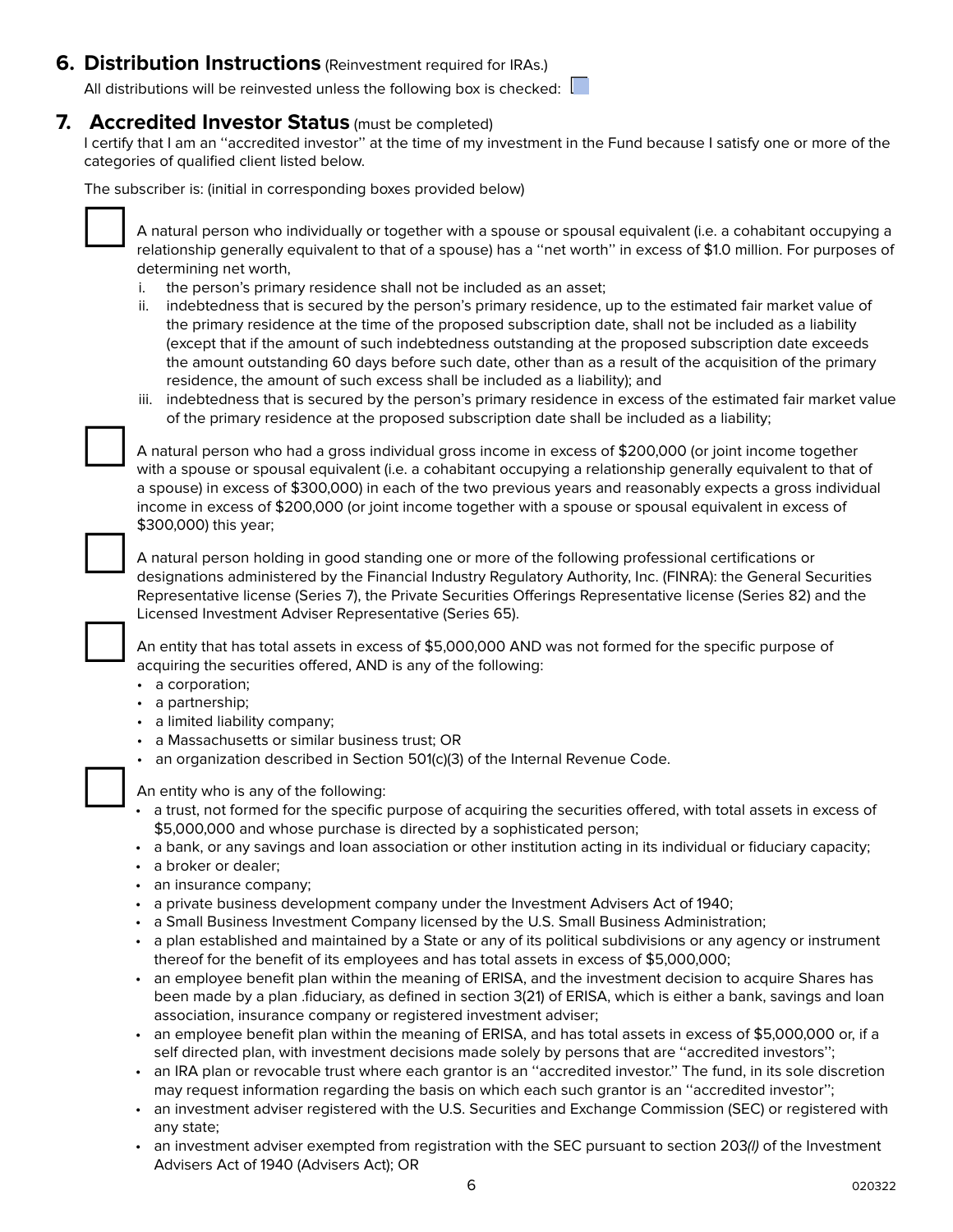• a family office (as defined in Rule 202(a)(11)(G)-1 under the Advisers Act) not formed for the specific purpose of investing in the securities offered, with assets under management in excess of \$5,000,000, whose investment is directed by a person who has such knowledge and experience in financial and business matters that such family office is capable of evaluating the merits and risks of the investment or a "family client" (as defined in Rule 202(a)(11)(G)-1 under the Advisers Act) of such a family office.



An investment company or a business development company under the Investment Company Act of 1940, as amended;

An entity in which all of the beneficial owners are investors described in one or more of categories A through F above.

### **8. Acknowledgment and Signature** (All account owners/trustees must sign on the following page.) **By signing below:**

- I certify that I have received and read the current Prospectus, Statement of Additional Information, Privacy Policy, and Investor Application of the Fund in which I am investing and agree to be bound by the terms and conditions of each. I certify that I have the authority and legal capacity to make this purchase and that I am of legal age in my state of residence.
- I authorize Pomona Investment Fund and its agents to act upon instructions (by phone, in writing or other means) believed to be genuine and in accordance with the procedures described in the Prospectus for this account. I agree that neither Pomona Investment Fund nor the transfer agent will be liable for any loss, cost or expense for acting on such instructions.
- I certify that I am not a Foreign Financial Institution as defined in the USA Patriot Act.

#### **Under penalty of perjury, I certify that:**

- 4. The Social Security Number or Taxpayer Identification Number shown on this application is correct.
- 5. I am not subject to backup withholding because: (a) I am exempt from backup withholding; or (b) I have not been notified by the Internal Revenue Service (IRS) that I am subject to backup withholding as a result of a failure to report all interest or dividends; or (c) the IRS has notified me that I am no longer subject to backup withholding.
- 6. I am a U.S citizen or other U.S. Person (including resident alien).
- 7. I am exempt from FATCA reporting.

**Note**: Cross out item 2 if you have been notified by the IRS that you are currently subject to backup withholding.

The Internal Revenue Service does not require your consent to any provision of this document other than the certifications required to avoid back-up withholding.

AN INVESTMENT IN THE FUND SHOULD BE CONSIDERED A SPECULATIVE INVESTMENT THAT ENTAILS SUBSTAN-TIAL RISKS, INCLUDING BUT NOT LIMITED TO:

- LOSS OF CAPITAL, UP TO THE ENTIRE AMOUNT OF A SHAREHOLDER'S INVESTMENT
- THE FUND'S SHARES ARE ILLIQUID SECURITIES AND AN INVESTMENT IN THE FUND IS APPROPRIATE ONLY FOR THOSE INVESTORS WHO DO NOT REQUIRE A LIQUID INVESTMENT
- SHARES WILL NOT BE LISTED ON ANY NATIONAL OR OTHER SECURITIES EXCHANGE AND NO SECONDARY MARKET IS EXPECTED TO DEVELOP FOR SHARES OF THE FUND.
- SHARES ARE SUBJECT TO SUBSTANTIAL RESTRICTIONS ON TRANSFERABILITY, AND LIQUIDITY, IF ANY, MAY BE PROVIDED BY THE FUND ONLY THROUGH REPURCHASE OFFERS, WHICH MAY, BUT ARE NOT REQUIRED TO, BE MADE FROM TIME TO TIME BY THE FUND AS DETERMINED BY THE FUND'S BOARD OF TRUSTEES IN ITS SOLE **DISCRETION**
- AN INVESTMENT IN THE FUND IS APPROPRIATE ONLY FOR THOSE INVESTORS WHO CAN TOLERATE A HIGH DEGREE OF RISK AND DO NOT REQUIRE A LIQUID INVESTMENT AND FOR WHOM AN INVESTMENT IN THE FUND DOES NOT CONSTITUTE A COMPLETE INVESTMENT PROGRAM.

If this is an individual retirement account, the custodian or trustee of the account is also required to execute this Application below:

| Signature of Owner, Trustee or Custodian                       | Date |
|----------------------------------------------------------------|------|
| Signature of Joint Owner, Trustee or Custodian (if applicable) | Date |
|                                                                |      |